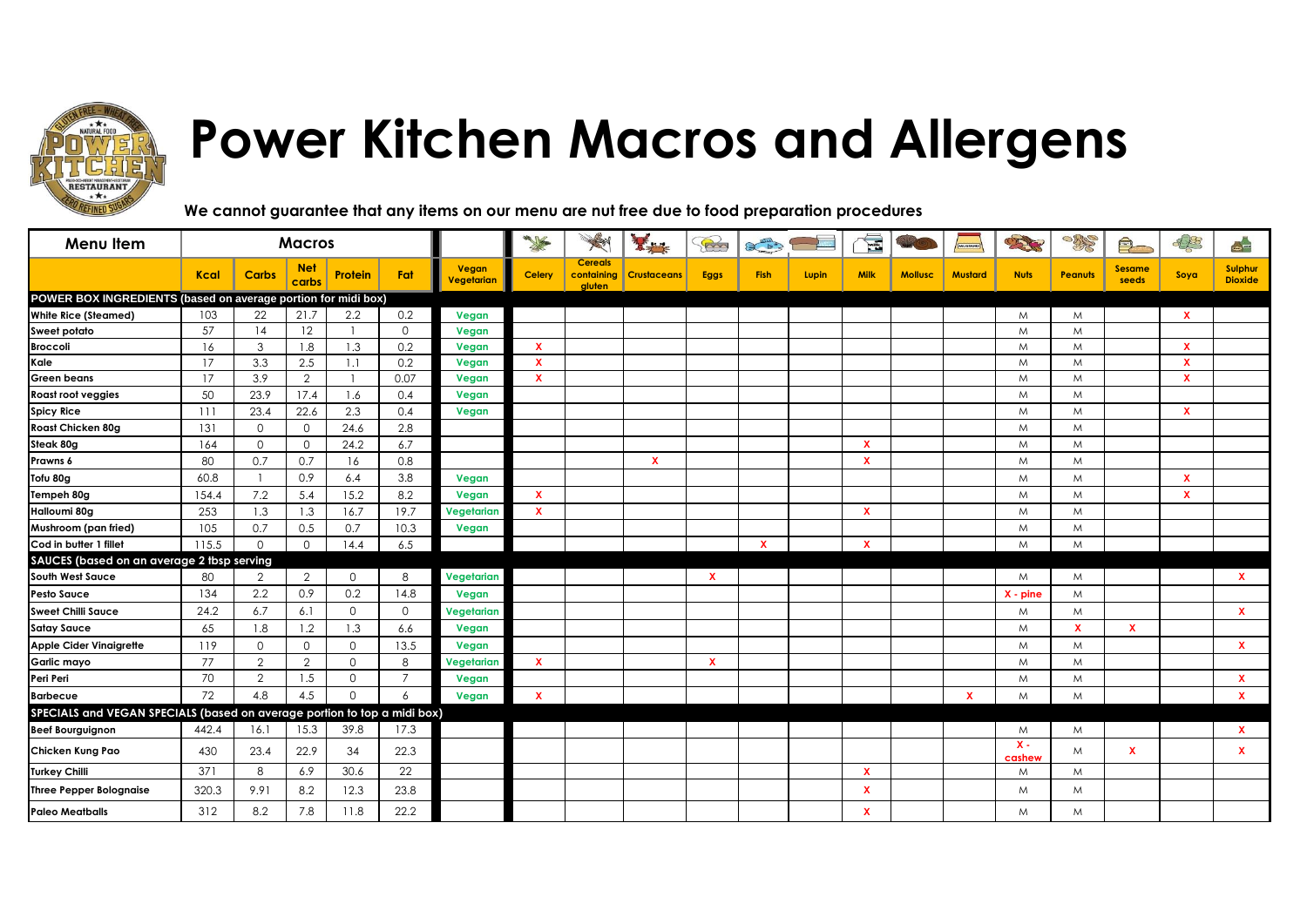

## **Power Kitchen Macros and Allergens**

**We cannot guarantee that any items on our menu are nut free due to food preparation procedures**

| Menu Item                    |             |              | <b>Macros</b>       |                |                 |                     | <b>The Contract of Street</b> | A                                      | 番                  | B            | $\frac{1}{\sqrt{1-\frac{1}{\sqrt{3}}}}$ |       | é                         |                | <b>MUSILING</b> | <b>CENTER</b> | <b>OBLES</b>              | $\bigcirc$             | S.                        | $\leq$                    |
|------------------------------|-------------|--------------|---------------------|----------------|-----------------|---------------------|-------------------------------|----------------------------------------|--------------------|--------------|-----------------------------------------|-------|---------------------------|----------------|-----------------|---------------|---------------------------|------------------------|---------------------------|---------------------------|
|                              | <b>Kcal</b> | <b>Carbs</b> | <b>Net</b><br>carbs | <b>Protein</b> | Fat             | Vegan<br>Vegetarian | Celery                        | <b>Cereals</b><br>containing<br>gluten | <b>Crustaceans</b> | <b>Eggs</b>  | <b>Fish</b>                             | Lupin | <b>Milk</b>               | <b>Mollusc</b> | <b>Mustard</b>  | <b>Nuts</b>   | <b>Peanuts</b>            | <b>Sesame</b><br>seeds | Soya                      | Sulphur<br><b>Dioxide</b> |
| <b>Paleo Cottage Pie</b>     | 318         | 9.2          | 7.9                 | 12             | 23.1            |                     |                               |                                        |                    |              |                                         |       | $\mathbf x$               |                |                 | M             | M                         |                        | $\mathbf x$               | <b>X</b>                  |
| <b>Mild Chicken Curry</b>    | 576         | 25           | 16.9                | 25.8           | 32.5            |                     |                               |                                        |                    |              |                                         |       |                           |                |                 | M             | M                         |                        |                           | x                         |
| <b>Thai Green Curry</b>      | 559         | 26.8         | 17.1                | 22             | 31.8            |                     |                               |                                        |                    |              |                                         |       |                           |                |                 | M             | M                         | $\mathbf x$            |                           | <b>X</b>                  |
| <b>Korean Beef</b>           | 648         | 6            | 5.8                 | 41.75          | 50.9            |                     |                               |                                        |                    |              |                                         |       |                           |                |                 | M             | M                         | $\mathbf x$            |                           | <b>X</b>                  |
| Chicken Arrabiatta           | 298         | 8            | 6.9                 | 26.7           | 3.1             |                     |                               |                                        |                    |              |                                         |       |                           |                |                 | M             | M                         |                        |                           |                           |
| <b>Satay Chicken</b>         | 577         | 6.1          | 4.8                 | 39.4           | 43.5            |                     |                               |                                        |                    |              |                                         |       |                           |                |                 | M             | $\mathbf{x}$              | $\mathbf{x}$           | $\mathbf x$               |                           |
| <b>Sweet Chilli Beef</b>     | 390         | 34           | 32.2                | 24             | 17              |                     |                               |                                        |                    |              |                                         |       |                           |                |                 | M             | M                         |                        |                           | <b>X</b>                  |
| Three bean chilli            | 264.8       | 41.3         | 29.3                | 11.6           | 4.3             | Vegan               |                               |                                        |                    |              |                                         |       |                           |                |                 | M             | M                         |                        |                           |                           |
| <b>Coconut Dahl</b>          | 465         | 58.5         | 31.5                | 21.5           | 17.4            | Vegan               |                               |                                        |                    |              |                                         |       |                           |                |                 | M             | M                         |                        |                           | x                         |
| <b>Tempeh Stir Fry</b>       | 492         | 27.2         | 21.5                | 20.2           | 40.2            | Vegan               | $\mathbf{x}$                  |                                        |                    |              |                                         |       |                           |                |                 | M             | M                         |                        | $\boldsymbol{\mathsf{x}}$ |                           |
| <b>Red Lentil Arrabiatta</b> | 428         | 59.9         | 34.5                | 22.9           | 11.5            | Vegan               |                               |                                        |                    |              |                                         |       |                           |                |                 | M             | M                         |                        |                           |                           |
| Pesto Pasta                  | 475         | 81           | 66.2                | 13             | 13.4            | Vegan               |                               |                                        |                    |              |                                         |       |                           |                |                 | $X - pine$    | M                         |                        |                           | $\mathbf{x}$              |
| <b>DESSERTS</b>              |             |              |                     |                |                 |                     |                               |                                        |                    |              |                                         |       |                           |                |                 | <b>ALMOND</b> |                           |                        |                           |                           |
| Power Bombs (pack 2)         | 120         | 10.2         | 4.6                 | 8.3            | 7.8             | Vegan               |                               |                                        |                    |              |                                         |       |                           |                |                 | X             | $\mathbf x$               |                        | $\mathbf x$               | x                         |
| Keto fudge                   | 222         | 3.7          | 2.2                 | 3.4            | 22              | Vegan               |                               |                                        |                    |              |                                         |       |                           |                |                 | X             | $\mathbf x$               |                        |                           |                           |
| Krispie slice                | 196.3       | 17.3         | 10.1                | 3.5            | 13.3            | Vegetarian          |                               |                                        |                    |              |                                         |       |                           |                |                 | $\mathbf x$   | $\boldsymbol{\mathsf{x}}$ |                        |                           |                           |
| <b>Keto Cheesecake</b>       | 538         | 4.2          | neg                 | 8.8            | 54.6            | Vegetarian          |                               |                                        |                    |              |                                         |       | $\mathbf x$               |                |                 | X             | M                         |                        |                           |                           |
| <b>SCD Brownie</b>           | 264         | 19.4         | 16.5                | 15.9           | 10.5            | Vegetarian          |                               |                                        |                    | $\mathbf{x}$ |                                         |       |                           |                |                 | X             | $\mathbf{x}$              |                        |                           |                           |
| <b>Snicks</b>                | 360         | 19.3         | 14.6                | 8.6            | 36.9            | Vegan               |                               |                                        |                    |              |                                         |       |                           |                |                 | $\mathbf x$   | $\mathbf x$               |                        |                           | <b>X</b>                  |
| <b>Snickerella</b>           | 390         | 21.3         | 18.1                | 9.1            | 37.9            | Vegetarian          |                               |                                        |                    |              |                                         |       | $\boldsymbol{\mathsf{x}}$ |                |                 | $\mathbf{x}$  | $\mathbf x$               |                        |                           | $\mathbf{x}$              |
| Fruit & Nut                  | 373         | 34.8         | 31.2                | 2.9            | 31.1            | Vegetarian          |                               |                                        |                    |              |                                         |       | $\boldsymbol{\mathsf{x}}$ |                |                 | X             | $\boldsymbol{\mathsf{x}}$ |                        |                           | <b>X</b>                  |
| Cabana                       | 391         | 7.64         | 4.2                 | 7.2            | 38.1            | Vegetarian          |                               |                                        |                    |              |                                         |       | $\mathbf{x}$              |                |                 |               | M                         |                        |                           | <b>X</b>                  |
| Cakes (sponge base only)     | 227.8       | 8.2          | 5.7                 | 6.7            | 18.9            | Vegetarian          |                               |                                        |                    | $\mathbf{x}$ |                                         |       | $\mathbf{x}$              |                |                 | $\mathbf{x}$  | M                         |                        |                           | $\mathbf{x}$              |
| <b>POWER SHAKES</b>          |             |              |                     |                |                 |                     |                               |                                        |                    |              |                                         |       |                           |                |                 |               |                           |                        |                           |                           |
| <b>Peanut shake</b>          | 315         | 22.7         | 21.9                | 29.6           | 13              | *Vegan              |                               |                                        |                    |              |                                         |       | $\mathbf x$               |                |                 | M             | $\mathbf{x}$              |                        | M                         |                           |
| <b>Berry shake</b>           | 274         | 18.7         | 17.2                | 28.4           | 10 <sup>°</sup> | options             |                               |                                        |                    |              |                                         |       | X                         |                |                 | M             | M                         |                        | M                         |                           |
| Mocha shake                  | 176         | 8            | 8                   | 24.1           | 5.8             | available<br>on all |                               |                                        |                    |              |                                         |       | $\boldsymbol{\mathsf{x}}$ |                |                 | M             | M                         |                        | M                         |                           |
| <b>Banilla shake</b>         | 284         | 21.7         | 20.9                | 28.6           | 10              | shakes              |                               |                                        |                    |              |                                         |       | X                         |                |                 | M             | M                         |                        | M                         |                           |
| Keto shake (4/30/66)         | 536         | 7.1          | 3.1                 | 22.9           | 50.81           |                     |                               |                                        |                    |              |                                         |       | $\mathbf x$               |                |                 | M             | M                         |                        | M                         |                           |
| <b>PROBIOTICS</b>            |             |              |                     |                |                 |                     |                               |                                        |                    |              |                                         |       |                           |                |                 |               |                           |                        |                           |                           |